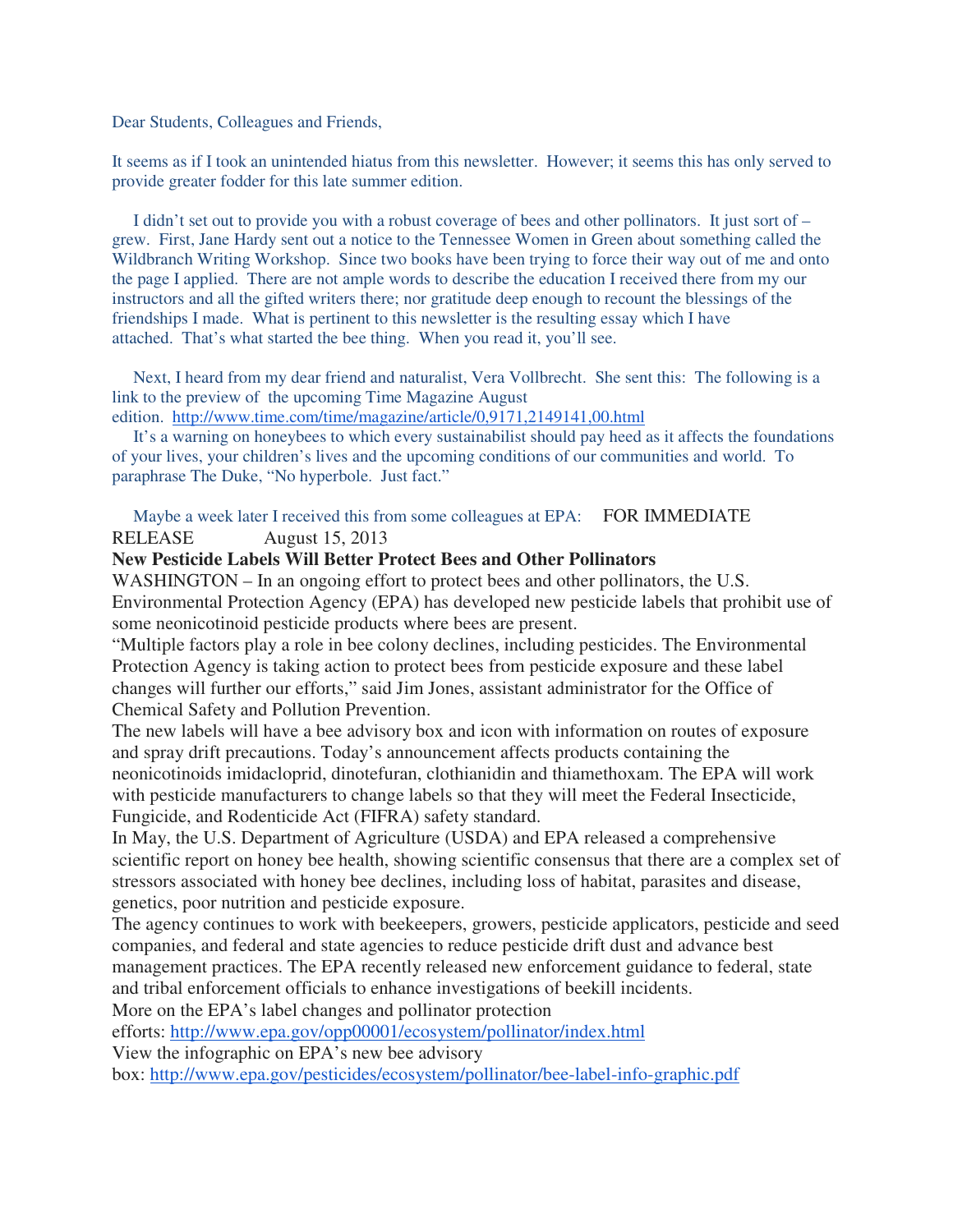Truly, some folks are paying attention to this. And so we should. When a bank of creatures are responsible for 90% of our flower blooms and make possible a third of the food we put on our tables, their needs should certainly be taken into consideration. But what of our other neighbors? Should our sustainabilist actions be based on quid pro quo? What are we doing today to create a better world than this for all creatures?

 As is my want, I am providing you with another possible outlet for your solution space communication. Anne Paine (Journalist extraordinaire) sent me the following offer to those of you who are still students. For those of you who have already received it from me, please forgive the duplication. For those of you who haven't, what better way to contribute to the conversation of challenges to our pollinators (and help pay for college at the same time)! The relationship among habitat loss (from multiple causes), increases in pesticide use and decreases in pollinator populations is an area ripe for tackling as we redesign our homes, businesses and communities. We can be all like #doom and gloom or we can be about #resilience for all living things.

What's it going to bee?

∞ In 1,000 words or less. \$1,500 in prizes. And accepted entries published.

http://www.earthzine.org/2013/07/02/earthzine-seeks-student-essays-on-science-technology-forobserving-earths-climate-for-international-contest/

Earthzine (Earthzine.org) invites undergraduate and graduate students from around the world to submit an essay to its 2013 Student Essay Contest on "**Science Technology for Observing Earth's Climate.**" The contest offers students an opportunity to sketch visions and raise critical thoughts that can be discussed with Earthzine's global readership

THIS IS FROM: Jeff Kart Managing Editor Earthzine --- Fostering Earth Observation and Global Awareness, an IEEE publication

jkart@earthzine.org

Follow us on Facebook & Twitter & Google+

Phone: (989) 414-2696 \*\*\*

∞ It's good to be reminded of the light in the world.

http://thechive.com/2013/08/13/people-saving-animals-helps-restore-some-faith-in-humanityvideo/

Bee well,

Margo

Margo Farnsworth Screendoor Consulting Adjunct Faculty, Lipscomb University